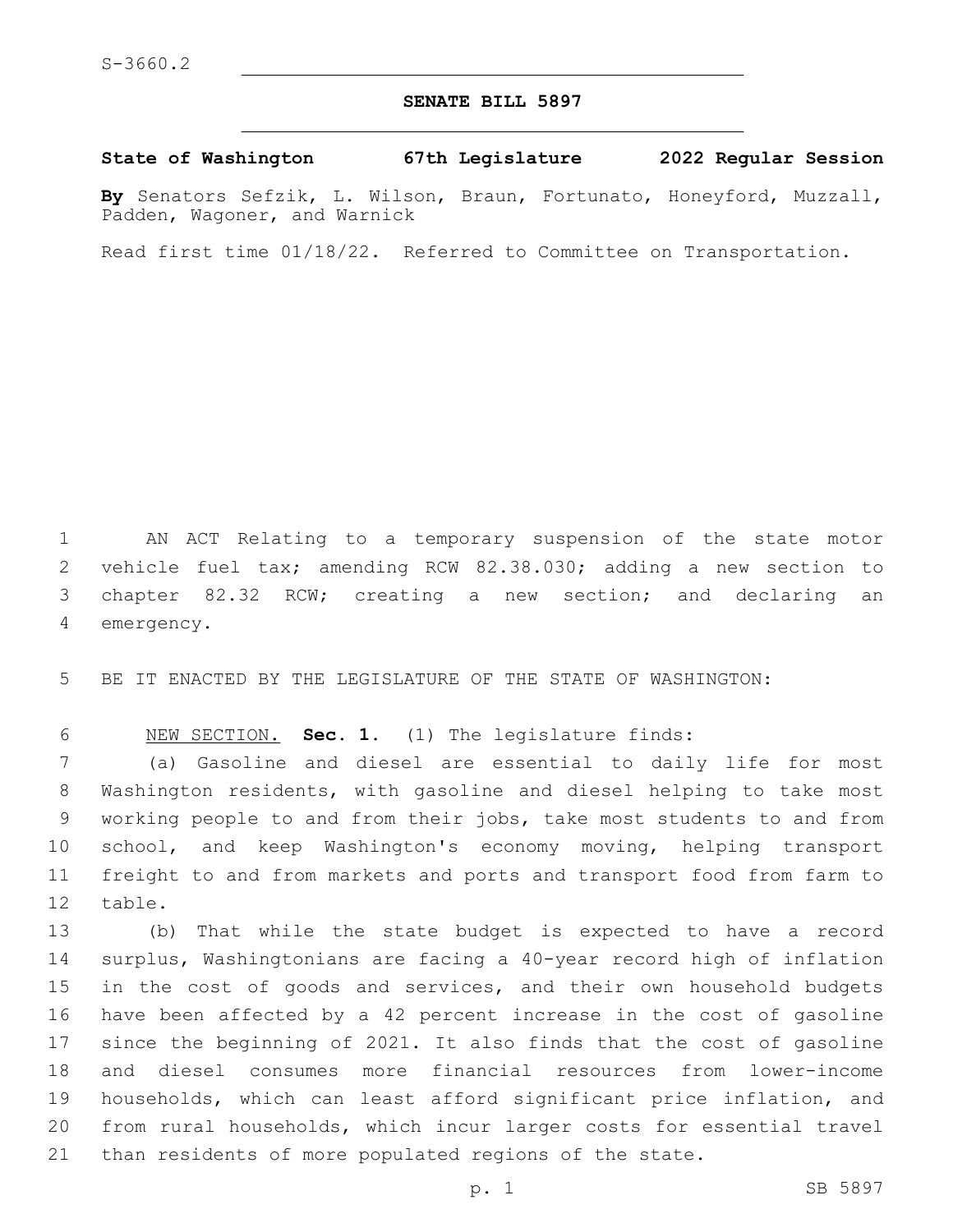(2) The legislature intends to make gasoline and diesel more affordable for the families, job creators, students, and residents of Washington by suspending the motor vehicle fuel tax, using a portion of the historic budget surplus, and offering this significant, direct 5 tax relief through December 31, 2022.

 **Sec. 2.** RCW 82.38.030 and 2015 3rd sp.s. c 44 s 103 are each 7 amended to read as follows:

 (1) There is levied and imposed upon fuel licensees a tax at the 9 rate of ((twenty-three)) 23 cents per gallon of fuel.

 (2) Beginning July 1, 2003, an additional and cumulative tax rate of five cents per gallon of fuel is imposed on fuel licensees. This subsection (2) expires when the bonds issued for transportation 2003 13 projects are retired.

 (3) Beginning July 1, 2005, an additional and cumulative tax rate of three cents per gallon of fuel is imposed on fuel licensees.

 (4) Beginning July 1, 2006, an additional and cumulative tax rate of three cents per gallon of fuel is imposed on fuel licensees.

 (5) Beginning July 1, 2007, an additional and cumulative tax rate of two cents per gallon of fuel is imposed on fuel licensees.

 (6) Beginning July 1, 2008, an additional and cumulative tax rate of one and one-half cents per gallon of fuel is imposed on fuel 22 licensees.

 (7) Beginning August 1, 2015, an additional and cumulative tax rate of seven cents per gallon of fuel is imposed on fuel licensees.

 (8) Beginning July 1, 2016, an additional and cumulative tax rate of four and nine-tenths cents per gallon of fuel is imposed on fuel 27 licensees.

28 (9) Taxes are imposed when:

 (a) Fuel is removed in this state from a terminal if the fuel is removed at the rack unless the removal is by a licensed supplier or distributor for direct delivery to a destination outside of the state, or the removal is by a fuel supplier for direct delivery to an international fuel tax agreement licensee under RCW 82.38.320;

 (b) Fuel is removed in this state from a refinery if either of 35 the following applies:

 (i) The removal is by bulk transfer and the refiner or the owner of the fuel immediately before the removal is not a licensed 38 supplier; or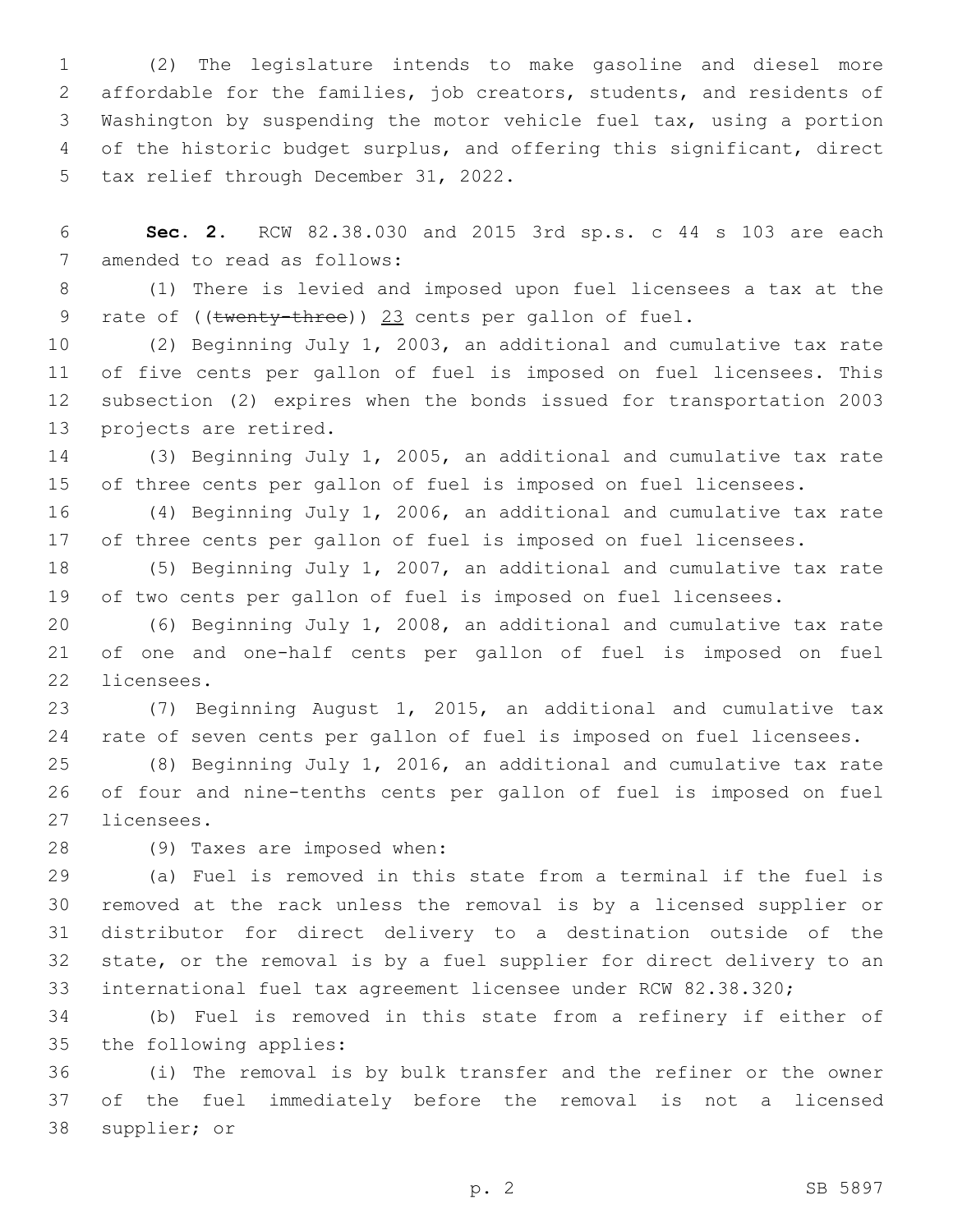(ii) The removal is at the refinery rack unless the removal is to a licensed supplier or distributor for direct delivery to a destination outside of the state, or the removal is to a licensed supplier for direct delivery to an international fuel tax agreement 5 licensee under RCW 82.38.320;

 (c) Fuel enters into this state for sale, consumption, use, or storage, unless the fuel enters this state for direct delivery to an international fuel tax agreement licensee under RCW 82.38.320, if 9 either of the following applies:

 (i) The entry is by bulk transfer and the importer is not a 11 licensed supplier; or

12 (ii) The entry is not by bulk transfer;

 (d) Fuel enters this state by means outside the bulk transfer- terminal system and is delivered directly to a licensed terminal unless the owner is a licensed distributor or supplier;

 (e) Fuel is sold or removed in this state to an unlicensed entity 17 unless there was a prior taxable removal, entry, or sale of the fuel;

 (f) Blended fuel is removed or sold in this state by the blender of the fuel. The number of gallons of blended fuel subject to tax is the difference between the total number of gallons of blended fuel removed or sold and the number of gallons of previously taxed fuel 22 used to produce the blended fuel;

 (g) Dyed special fuel is used on a highway, as authorized by the 24 internal revenue code, unless the use is exempt from the fuel tax;

 (h) Dyed special fuel is held for sale, sold, used, or is 26 intended to be used in violation of this chapter;

 (i) Special fuel purchased by an international fuel tax agreement licensee under RCW 82.38.320 is used on a highway; and

 (j) Fuel is sold by a licensed fuel supplier to a fuel distributor or fuel blender and the fuel is not removed from the bulk 31 transfer-terminal system.

 (10) No taxes may be imposed under this section beginning on the effective date of this section through December 31, 2022. However, in order to be exempt from the tax imposed under this section, the licensee must provide certification and documentation to the department that the prices paid by consumers will be lowered by a commensurate amount to the tax not imposed during this time period.

 NEW SECTION. **Sec. 3.** A new section is added to chapter 82.32 39 RCW to read as follows: